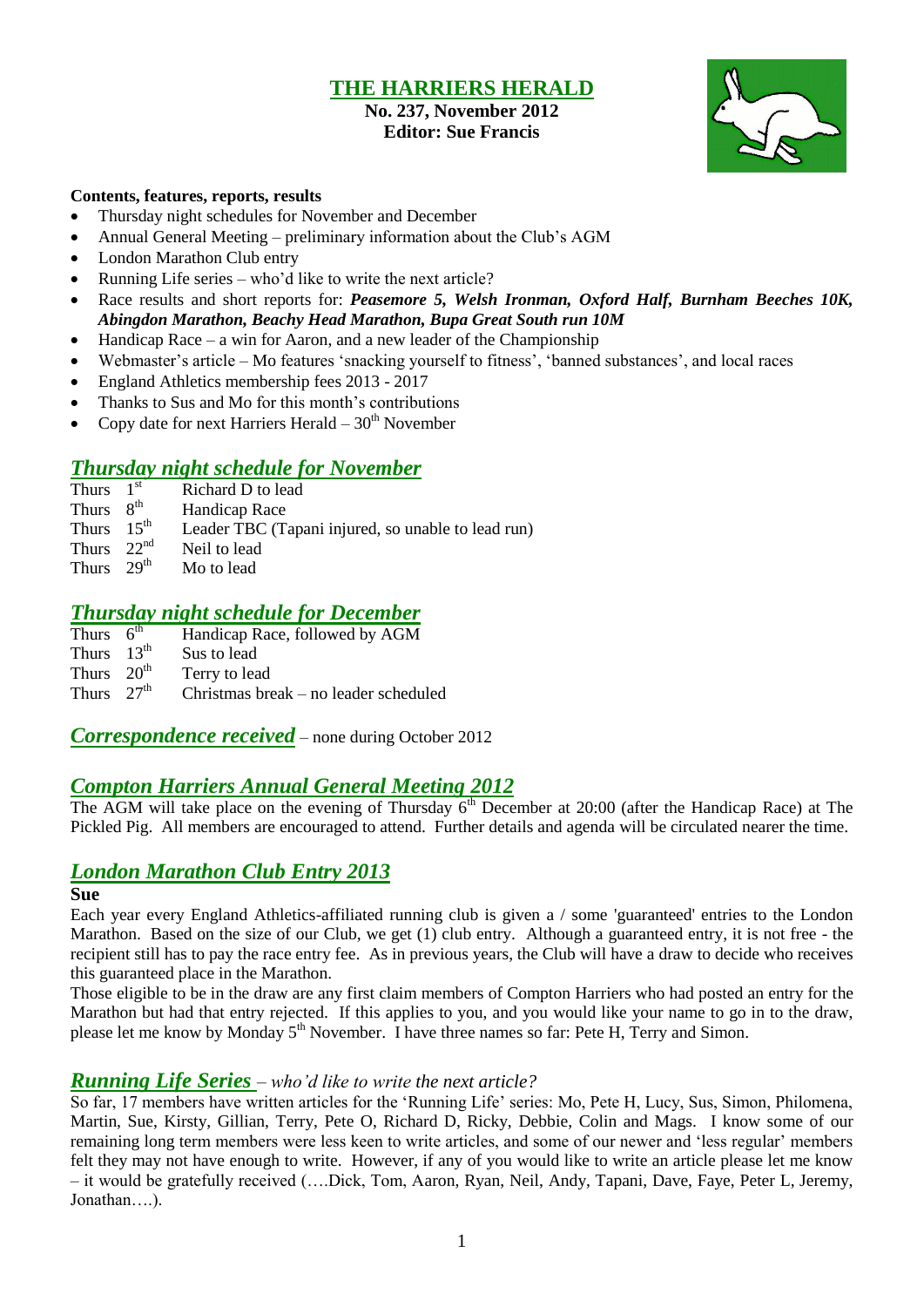## *Race Reports & Results*

## *Peasemore 5, 9 th September*

Richard D finished  $36<sup>th</sup>$  in a time of 35:57.

### *Welsh Ironman, September*

Ricky completed this 'extreme triathlon' in Pembrokeshire, in a total time of 13:18:03. The stages were: 2.4 mile swim (1:07:50), 112 mile cycle (7:43:01), and 26.2 mile run (4:08:38). His finishing position was 748<sup>th</sup> out of 1319 finishers. Well done Ricky!

## *Oxford Half, 14th October*

Three Harriers completed the Oxford Half. Ryan set an excellent PB of 1:21:55 (50<sup>th</sup>), Terry was happy to return to racing following his summer knee injury (1:42:52,  $645<sup>th</sup>$ ), and Ricky apparently finished in about 1:31 (but I can't find him in the results – did he use someone else's race number?!).

## *Burnham Beeches 10K, 20th October*

**Sus**

Phil and I did this race; it takes place on a Saturday morning which makes a nice change. I had done it a few years ago; the scenery is beautiful and the course is challenging without being too 'extreme'. You get a goody bag at the end with a t-shirt a medal, a Mars bar and voucher for a free cuppa from the nearby café and, if you are desperate, you can tuck into the free dog biscuits the café kindly offered for the 4 legged friends, like Phil did. I wasn't that hungry so I left it for the dogs only!

We each had a different agenda for the race; this was a comeback for Phil after her injury, and she basically just wanted to test if her calf muscles were ok now after a long enforced rest. I was keen to give it all I had to get my hands on one of the vouchers from my favourite running shop that sponsored the race. We both succeeded, Phil's calf sustained the pressure and I grabbed the first prize for the ladies. So all in all a winning morning unless you were a dog!

| $1st$ Man  | Gregg McGivern | 37:46 |  |
|------------|----------------|-------|--|
| $1st$ Lady | Sus            | 44:27 |  |
|            | Philomena      | 55:35 |  |

## *Abingdon Marathon, 21st October*

Three Harriers raced this popular local marathon. A strong run by Martin was rewarded with a time of 3:11:14  $(154<sup>th</sup>)$ . Lucy, despite an ongoing 'gammy hip' problem, finished in a good 3:43:35 (397<sup>th</sup>), which won her an age category medal in the Oxfordshire County Champs. Terry was pleased to finish in  $3:57:37$  ( $514<sup>th</sup>$ ). Sus ran the first 20 miles as a training run, and various Harriers popped up to support on the route – Ryan, Sue and Mo on bikes, and Andy Buckland & family on foot. For Mo's photos of our runners see page 3.

## *Beachy Head Marathon, 27 th October*

Martin and Lucy ran together finishing in a time of 4:30:42 (304<sup>th</sup> and 305<sup>th</sup>).

## *Bupa Great South Run 10 miles, 28th October*

#### **Sus**

If you are prepared to part with £40 then you do get a very good professorially organized race over a fast course with over 25.000 runners; and if that wasn't enough, afterwards you can go home and watch it all over again on the telly!

| $1st$ Man    | Stephen Mokoka (RSA) | 46:40   |
|--------------|----------------------|---------|
| $1st$ Lady   | Jo Pavey             | 53:01   |
| $3rd$ Vet 45 | Sus                  | 1:06:09 |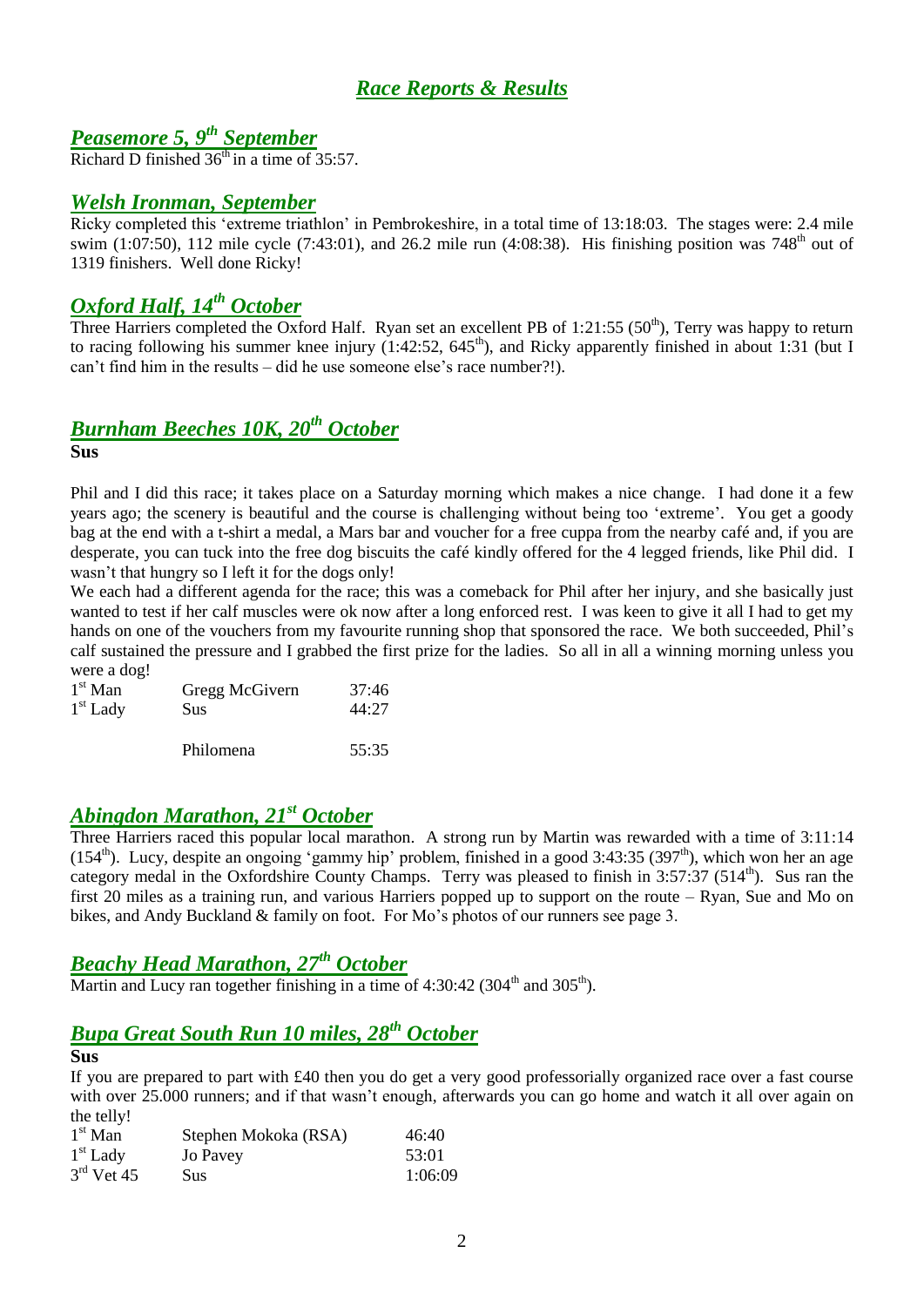

*Compton Harriers in the Abingdon Marathon*

## *Website update… http://www.comptonharriers.org.uk*

**Mo**

#### *Links of interest this month:*

Following the demise of Lance Armstrong following allegations relating to drugs/illegal methods of enhancing performance, I thought I would visit the website of WADA (The World Anti-doping Agency) to check out the list of banned substances and performance enhancement methods. As a matter of interest, I wondered how easy it is for an athlete to be caught out by inadvertently taking banned substances and following improper training methods. After viewing the Prohibited List, I came to the conclusion that, unless you hold a doctorate in Pharmacology, it is quite likely that you wouldn't have a clue! See what you think by visiting **[http://www.wada](http://www.wada-ama.org/)[ama.org](http://www.wada-ama.org/)**

#### *This month's article is all about 'Snacking yourself to fitness':*

To most runners, snacking plays an important role in maintaining energy, fluid levels and the supply of essential nutrients to ensure peak performance when required. But how do you know you are making the right choice of snacks? Here are a few traditional suggestions that are both healthy and cheap … and meet the runner's essential nutritional needs:-

- **Bananas** are healthy, filling and full of nutrients. An average-sized banana provides around 90 calories, is low in fat, high in fibre and an excellent source of potassium … so making it the ideal recovery snack. Fully ripened bananas are best as most of the starch of unripe bananas will have been converted to sugar. By the way, don't throw away your bananas when the skin turns brown/black, just peel them, place in a freezer-friendly plastic container and pop in the freezer. When frozen, they make excellent banana ice creams!
- A single **Kiwi Fruit** provides more vitamin C than the average adult requires in a day so you'll be boosting your body's immune system to fight off colds and flu. Kiwi fruit also contains some potassium which will in turn help to reduce cholesterol levels in the blood ... and each fruit is low in calories, typically 29 calories per fruit.
- Although you may associate it more with a visit to the cinema, **Popcorn** shouldn't be ignored as its highcarbo, low-fat composition makes it another ideal running snack. It contains most of the nutrients found in corn including a range of B vitamins, iron, potassium and carotene (which is converted to vitamin A in the body). (Steer clear of toffee and butter varieties – stick to the plain popcorn which only has a quarter of the calories).
- **Orange Juice** is probably the best juice drink to consider as it has fewer calories than other fruit juices and provides plenty of vitamin C and potassium. Orange juice also contains some zinc, folic acid and vitamin A as well as a high citric acid content which assists in cleansing the body of toxins.
- **Rice Cakes** which tend to look like pieces of polystyrene (and have a strange smell as well) can easily be transformed into a very tasty runners' snack. On average, they only contain 30 calories each and have very little fat, but they are packed with carbohydrate. By topping them with sweet or savoury low-fat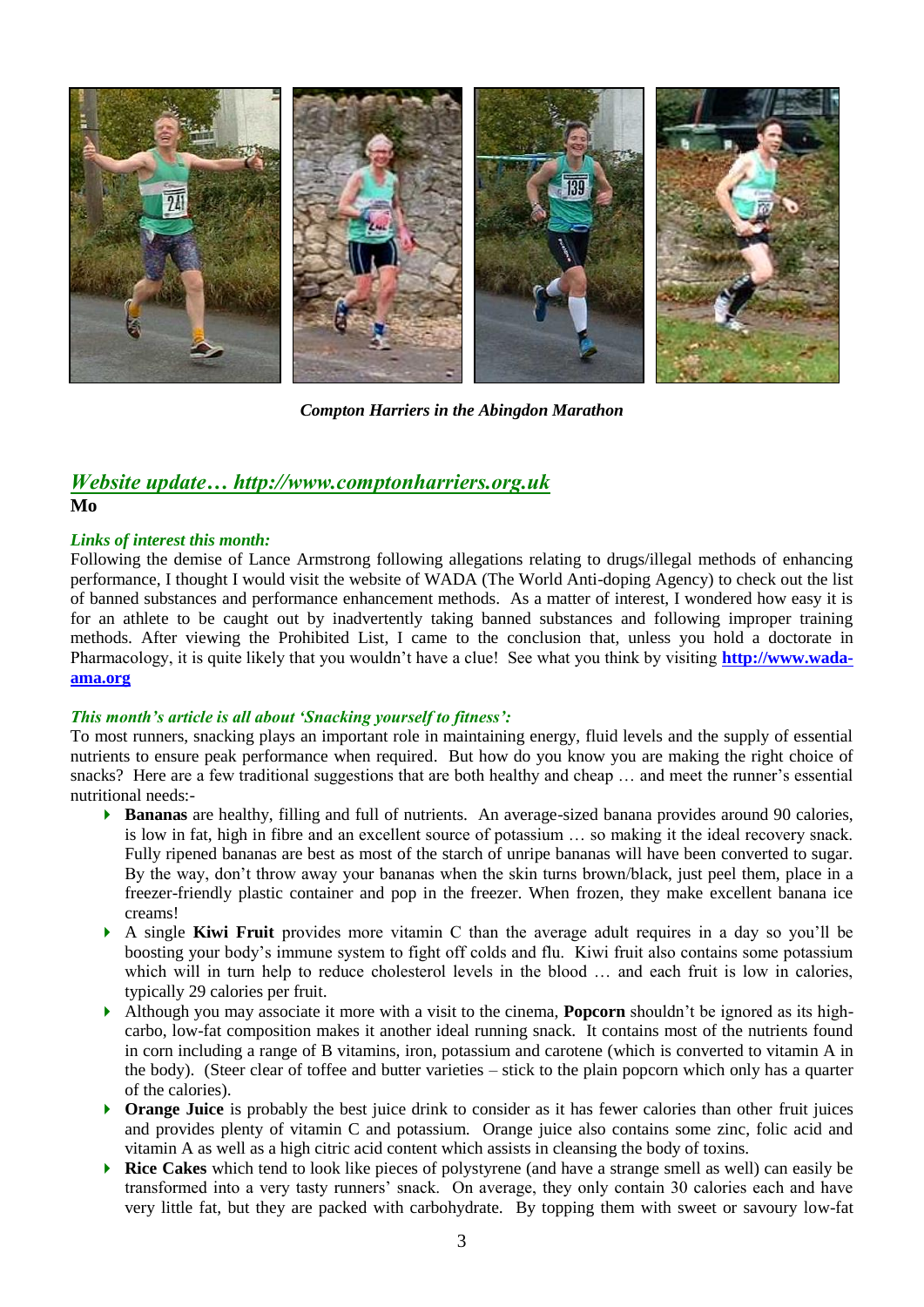spreads such as cottage cheese, fruit purée or Marmite for example, you can produce a high energy snack that's full of flavour.

- **Bagels** are one of the trendier sandwich breads and they are also one of the healthiest, containing around 5% fat, compared with croissants that contain around 60% fat. Eaten warmed or toasted with a low-fat topping they become a tasty, high carbohydrate snack.
- **Roasted Sunflower Seeds** are a very good source of vitamin E and are also high in linoleic acid which is essential for healthy reproduction of cell membranes. They contain plenty of fibre, protein and B vitamins and make a healthy alternative to crisps or salted, roasted nuts. They are relatively high in calories (100 per tablespoon) and fat, although most of it is unsaturated.
- **Dried Apricots** provide a convenient and concentrated source of nutrients with high levels of iron and beta-carotene which is converted to vitamin A. They are also rich in potassium which is lost in sweat and needs to be replaced after a heavy work-out. Potassium also assists the body in excreting excess sodium and hence lowering the blood pressure.
- Last, but not least, **Breakfast Cereals** are so full of nutrition that they should be used throughout the day as an essential runners' snack. A bowl of unsweetened fortified breakfast cereal served with skimmed milk can form the basis of a complete meal at any time of the day as it contains carbohydrates to fuel the muscles, and is full of fibre, calcium, iron and a range of essential vitamins and minerals. For an even more appetising and nutrient-packed meal, just top with low-fat yoghurt or sliced banana.

#### *Forthcoming Local Events – see Website Events Calendar for full Listing:*

|                  | т огикотику пост плеть – зее теозие плеть сатении јог јин пънну. |
|------------------|------------------------------------------------------------------|
| Sun 4 Nov 2012:  | <b>Marlow Half Marathon</b>                                      |
|                  | Oxford Mail X-C League Round 1                                   |
|                  | Tidworth 10K, plus 3K Fun Run                                    |
| Sat 10 Nov 2012: | Run2Remember 11K                                                 |
| Sat 17 Nov 2012: | <b>BBO</b> cross country Championships                           |
| Sun 18 Nov 2012: | Avebury 8                                                        |
|                  | Herbert's Hole Challenge 10K                                     |
|                  | <b>Luton Marathon</b>                                            |
|                  | Rugged Radnage 10K                                               |
| Sun 18 Nov 2012: | Swindon 10K                                                      |
|                  | White Horse Gallop 5 Miles                                       |
| Sun 25 Nov 2012: | TBAS Castle Combe Chilly 10K                                     |
|                  | The 25 <sup>th</sup> Maylarch Eynsham 10k                        |
| Thu 29 Nov 2012: | Mo to lead                                                       |
| Sun 2 Dec 2012:  | Reindeer run 10K                                                 |
|                  | Tadley Runners Winter 5.3 Miles X-C                              |
|                  | Watlington XC XK 10K                                             |
| Sun 9 Dec 2012:  | Andy Reading 10k                                                 |
|                  | Swindon Santa Dash 5K                                            |
| Sun 30 Dec 2012: | The Winter Gut Buster 10 Mile & 10k                              |
| Sat 12 Jan 2013: | Country to Capital 45                                            |
| Sun 13 Jan 2013: | Goring, Woodcote and District 10K                                |
|                  | Rough 'n' Tumble 10                                              |
| Sun 27 Jan 2013: | Slaughterford 9                                                  |
| Sat 2 Feb 2013:  | Thames Trot Ultra 50                                             |
| Sun 10 Feb 2013: | Meon Valley Plod                                                 |
|                  | The $4th$ Reading 5                                              |
|                  | Wokingham Half Marathon                                          |
| Sun 17 Feb 2013: | Bramley 20/10                                                    |
| Sun 3 Mar 2013:  | Goring 10K                                                       |
| Sun 17 Mar 2013: | Reading Half Marathon - Green Park / Madejski Stadium            |
| Sun 24 Mar 2013: | The Terminator 2013 (Approx 11 miles)                            |
| Sat 6 Apr 2013:  | Compton Downland Challenge 40/20                                 |
| Sun 7 Apr 2013:  | Coombe Gibbett to Overton 16                                     |
|                  | White Horse Half Marathon                                        |
| Sun 21 Apr 2013: | London Marathon 2013                                             |
|                  |                                                                  |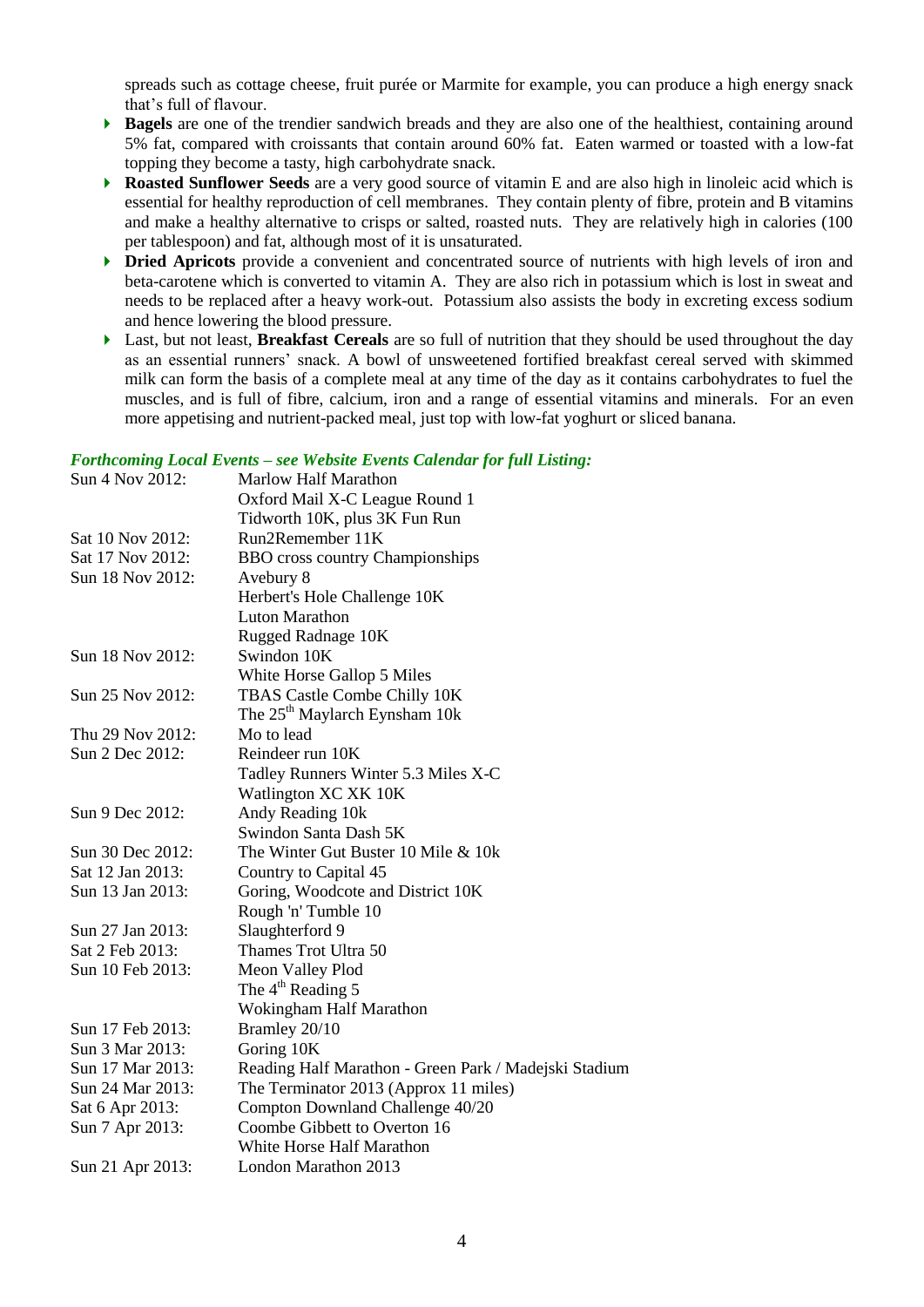# *Handicap Race*

### **Sue**

October's Handicap Race was held round the IAH Relay lap. Despite the fading light and squidgy paths, some fast times were recorded. Aaron had taken the lead on the descent down Hockheim Road. Despite being convinced someone was right behind him, he held his lead to smash his course PB and win the trophy. PBs from Colin and Tapani were rewarded with 2<sup>nd</sup> and 3<sup>rd</sup> places respectively. Pete O, Ricky and Richard occupied the next three positions ahead of Sue, who set the evening's fastest time. A consistent run from Lucy brought her home next, ahead of Mags (running surprisingly freely just four days after her Berlin Marathon). A niggling injury forced Martin to slow down and jog to the finish. Well done to Aaron, and thanks to Jan and Sus for timing and to Mo for calculating finishing times. The next Handicap Race will be on  $8<sup>th</sup>$  November round the Village Lap route (3.1K). The Handicap Championship has a new leader – Ricky. With just two races to go, the Champion is by no means certain!

| Finish<br><b>Position</b> | <b>Position on</b><br>handicap | <b>Name</b> | <b>Finish time</b><br><b>Start time</b> |       | <b>Actual time</b> | Handicap<br><b>Beaten?</b> |
|---------------------------|--------------------------------|-------------|-----------------------------------------|-------|--------------------|----------------------------|
|                           |                                | Aaron       | 3:27                                    | 14:17 | 10:50              | $-0:43$                    |
| $\overline{2}$            | ↑                              | Colin       | 4:02                                    | 14:32 | 10:30              | $-0:28$                    |
| 3                         | 3                              | Tapani      | 2:36                                    | 14:36 | 12:00              | $-0:24$                    |
| 4                         | 4                              | Pete O      | 4:18                                    | 14:44 | 10:26              | $-0:16$                    |
| 5                         |                                | Ricky       | 5:15                                    | 14:52 | 9:37               | $-0:08$                    |
| 6                         | 6                              | Richard D   | 4:35                                    | 14:53 | 10:18              | $-0:07$                    |
| ⇁                         |                                | Sue         | 5:26                                    | 15:00 | 9:34               | 0:00                       |
| 8                         | 8                              | Lucy        | 4:33                                    | 15:04 | 10:31              | $+0:04$                    |
| 9                         | 9                              | Mags        | 0:15                                    | 15:39 | 15:24              | $+0:39$                    |
| 10                        | 10                             | Martin      | 5:31                                    | 18:30 | 12:59              |                            |

| Pos.           | <b>Name</b> | <b>Race points</b>       |                          |                          |                          |                          |                          |                              |                          |                          |                  |
|----------------|-------------|--------------------------|--------------------------|--------------------------|--------------------------|--------------------------|--------------------------|------------------------------|--------------------------|--------------------------|------------------|
|                |             | Race                     | Race                     | Race                     | Race                     | Race                     | Race                     | Race                         | Race                     | Race                     | <b>Total of</b>  |
|                |             | $\mathbf{1}$             | $\overline{2}$           | 3                        | $\overline{\mathbf{4}}$  | 5                        | 6                        | 7                            | 8                        | 9                        | best 5           |
| $\mathbf{1}$   | Ricky       | 1                        | $\overline{\phantom{a}}$ | $\overline{\phantom{0}}$ | 12                       | 12                       | 10                       | $\overline{7}$               | ÷,                       | $\overline{\phantom{a}}$ | 42               |
| $\overline{2}$ | Colin       | 8                        | 7                        | $\overline{7}$           | (5)                      | (7)                      | 9                        | 10                           | $\overline{\phantom{a}}$ | $\overline{\phantom{a}}$ | 41               |
| 3              | Debbie      | 9                        | 5                        | 10                       | $\overline{7}$           | 8                        | $\overline{\phantom{a}}$ | $\overline{\phantom{0}}$     | $\overline{\phantom{0}}$ | $\overline{\phantom{0}}$ | 39               |
| $4=$           | Dick        | 10                       | $\overline{\phantom{0}}$ | 6                        | 8                        | 9                        | 5                        | $\overline{\phantom{a}}$     | $\overline{\phantom{0}}$ | $\overline{\phantom{a}}$ | 38               |
| $4=$           | Mo          | 12                       | 12                       | $\overline{a}$           | 3                        | $\overline{3}$           | 8                        | $\overline{a}$               | $\overline{\phantom{0}}$ | $\overline{a}$           | 38               |
| 6              | Richard     | $\overline{\phantom{0}}$ | 3                        | 9                        | $\overline{\phantom{a}}$ | 6                        | 12                       | 6                            | ÷,                       | $\overline{\phantom{a}}$ | 36               |
| 7              | Sue         | $\overline{7}$           | 6                        | 8                        | (4)                      | 5                        | $\overline{7}$           | (5)                          | $\overline{a}$           | $\blacksquare$           | 33               |
| 8              | Pete O      | 6                        | $\overline{\phantom{a}}$ | -                        | 6                        | $\overline{\phantom{0}}$ | 6                        | 8                            | $\overline{\phantom{0}}$ | $\overline{\phantom{a}}$ | 26               |
| $9=$           | Philomena   | $\overline{\phantom{a}}$ | $\overline{\mathcal{L}}$ | 12                       | $\overline{\phantom{a}}$ | $\overline{4}$           | $\overline{\phantom{a}}$ | $\overline{\phantom{a}}$     | $\overline{\phantom{0}}$ | $\overline{\phantom{a}}$ | 20               |
| $9=$           | Tapani      | $\overline{\phantom{a}}$ | $\qquad \qquad -$        | $\qquad \qquad -$        | $\mathbf{1}$             | 10                       | $\overline{\phantom{a}}$ | 9                            | $\overline{\phantom{0}}$ | $\overline{\phantom{0}}$ | 20               |
| 11             | Aaron       | $\blacksquare$           | $\overline{\phantom{a}}$ | $\blacksquare$           | $\overline{\phantom{a}}$ | $\overline{2}$           | $\overline{4}$           | 12                           | $\overline{a}$           | $\overline{\phantom{a}}$ | 18               |
| 12             | Martin      | 5                        | 8                        | $\overline{\phantom{a}}$ | $\overline{\phantom{a}}$ | $\overline{\phantom{a}}$ | $\overline{\phantom{0}}$ | $\overline{2}$               | $\overline{a}$           | $\overline{\phantom{a}}$ | 15               |
| 13             | Gillian     | 3                        | $\overline{a}$           | $\overline{\phantom{0}}$ | 9                        | $\overline{\phantom{0}}$ | $\overline{\phantom{0}}$ | $\overline{\phantom{0}}$     | $\overline{a}$           | $\overline{\phantom{a}}$ | 12               |
| $14=$          | Jeremy      | $\mathbf{1}$             | 10                       | $\overline{\phantom{a}}$ | $\overline{\phantom{0}}$ | $\overline{\phantom{0}}$ | $\overline{\phantom{a}}$ | $\overline{\phantom{0}}$     | $\overline{\phantom{0}}$ | $\blacksquare$           | 11               |
| $14=$          | Fernando    | $\overline{\phantom{a}}$ | $\qquad \qquad -$        | $\mathbf{1}$             | 10                       | $\overline{\phantom{a}}$ | $\overline{\phantom{a}}$ | $\overline{\phantom{a}}$     | $\overline{\phantom{a}}$ | $\overline{\phantom{a}}$ | 11               |
| 16             | Pete H      | $\overline{\phantom{a}}$ | 9                        | $\overline{\phantom{a}}$ | $\overline{\phantom{a}}$ | -                        | $\overline{\phantom{a}}$ | $\overline{\phantom{0}}$     | $\overline{\phantom{0}}$ | $\overline{\phantom{0}}$ | $\boldsymbol{9}$ |
| 17             | Lucy        | $\overline{\mathcal{L}}$ | $\overline{\phantom{0}}$ | $\overline{\phantom{a}}$ | $\overline{\phantom{a}}$ | $\overline{\phantom{0}}$ | $\qquad \qquad -$        | 4                            | ÷,                       | $\overline{\phantom{0}}$ | 8                |
| 18             | Mags        | $\blacksquare$           | $\overline{\phantom{a}}$ | $\overline{\phantom{0}}$ | $\blacksquare$           | $\overline{\phantom{a}}$ | $\mathbf{1}$             | 3                            | $\overline{\phantom{0}}$ | $\overline{\phantom{a}}$ | 4                |
| $19=$          | Neil        | $\overline{\phantom{a}}$ | $\overline{\phantom{a}}$ | $\overline{\phantom{0}}$ | $\mathbf{1}$             | $\overline{\phantom{0}}$ | $\overline{\phantom{0}}$ | $\overline{a}$               | $\overline{a}$           | $\blacksquare$           | $\mathbf{1}$     |
| $19=$          | Alex        | $\overline{\phantom{a}}$ | $\overline{\phantom{a}}$ | -                        | $\mathbf{1}$             | $\overline{\phantom{0}}$ | $\overline{\phantom{a}}$ | $\overline{\phantom{a}}$     | $\overline{\phantom{0}}$ | $\overline{\phantom{a}}$ | $\mathbf{1}$     |
| $19=$          | Dina        | $\overline{\phantom{a}}$ | $\overline{\phantom{a}}$ | $\overline{\phantom{a}}$ | $\overline{\phantom{a}}$ | 1                        | $\overline{\phantom{a}}$ | $\overline{\phantom{a}}$     | $\overline{\phantom{0}}$ | $\overline{\phantom{a}}$ | $\mathbf{1}$     |
| $19=$          | Dave        | $\overline{\phantom{a}}$ | $\overline{\phantom{a}}$ | $\overline{\phantom{a}}$ | $\overline{\phantom{a}}$ | 1                        | $\overline{\phantom{a}}$ | $\overline{\phantom{a}}$     | $\overline{\phantom{a}}$ | $\overline{\phantom{a}}$ | $\mathbf{1}$     |
| $19=$          | Jonathan    | $\blacksquare$           | $\blacksquare$           | $\overline{\phantom{0}}$ | $\overline{\phantom{0}}$ | -                        | $\mathbf{1}$             | $\qquad \qquad \blacksquare$ | $\overline{\phantom{0}}$ | $\overline{\phantom{0}}$ | $\mathbf{1}$     |